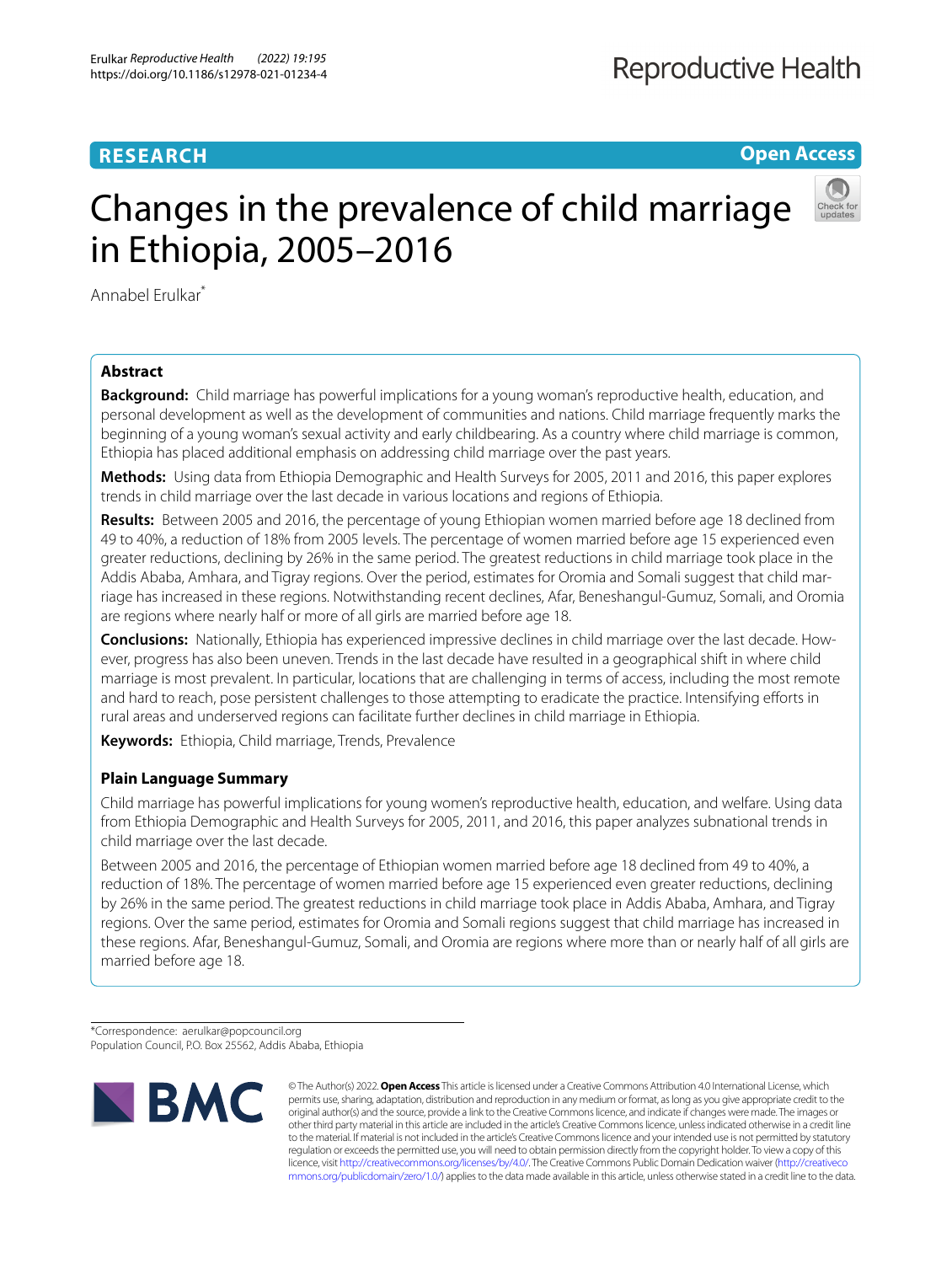Nationally, Ethiopia has experienced impressive declines in child marriage over the last decade. However, progress has also been uneven, resulting in a geographical shift in where child marriage is most prevalent. Remote and hard-toreach locations pose persistent challenges to eradicating child marriage. Intensifying eforts in rural areas and underserved regions can achieve the elimination of child marriage in Ethiopia.

#### **Background**

Currently, 650 million women and girls were married before their 18th birthday, with 12 million underage girls married each year  $[1, 2]$  $[1, 2]$  $[1, 2]$  $[1, 2]$ . The age at which a woman or girl marries has tremendous implications for her reproductive health trajectory in addition to the negative impacts on her rights, her education, and the development of communities and nations. The practice of child marriage (marriage to someone under age 18) exacerbates the reproductive health vulnerabilities of girls and young women. Child marriage frequently hastens girls into early sexual relations, which are oftentimes unwanted and forced [\[3](#page-5-2)]. Likewise, the practice is associated with early childbirth; 90% of adolescent births occur among girls who are already married [[4\]](#page-5-3). Early frst births are known to be the riskiest, a risk compounded by the fact that girls who marry as children are often from the poorest communities in the most remote rural locations, where access to quality health care is tenuous, resulting in suboptimal healthseeking behavior  $[5, 6]$  $[5, 6]$  $[5, 6]$  $[5, 6]$  $[5, 6]$ . In addition, in many communities of Ethiopia, it is traditional that the frst child be born at home, which adds to the risk of early frst births associated with child marriage. It is estimated that 25% of known fstula cases are directly attributable to child marriage [\[7](#page-5-6)]. Child marriage is also associated with elevated rates of maternal mortality  $[8]$  $[8]$ , making efforts to eradicate child marriage a critical strategy in improving reproductive health.

Globally, there has been increased attention to the impact of child marriage on girls' health, their welfare, and the overall development of nations [[9\]](#page-5-8). Over the past decade, UNICEF estimates that 25 million child marriages were averted, 7 million because of expected global declines and 18 million because of increased attention; preventive actions; and interventions by governments, international bodies, and civil society agencies  $[10]$ . This decline underscores the potential important contribution that governments and development agencies have in eliminating child marriage. However, the same report highlights that, despite this progress, substantially more efort is required to achieve the Sustainable Development Goal of eliminating the practice by 2030, citing an increasing global burden of child marriage in sub-Saharan Africa. If eforts to prevent child marriage are not intensifed, estimates are that 150 million more girls will be married by 2030 [\[11\]](#page-5-10).

Globally, Ethiopia has the 15th highest rate of child marriage in the world. However, due in part to its large and growing population, the country ranks ffth in the world in terms of the sheer number of child brides, estimated at more than 2.1 million [[12\]](#page-5-11). Furthermore, Ethiopia is among the countries with the highest rate of girls married by age 15 (called under-15 child marriage here), which is arguably the most severe and harmful form of the practice [[13](#page-5-12)].

Ethiopia's law and policy environment strongly supports the elimination of child marriage. Its Constitution states: "Marriage shall be entered into only with the free and full consent of the intending spouses" (Article 34) [[14](#page-5-13)]. Marriage of a male or female child under the age of 18 is illegal in Ethiopia; the Ethiopia Revised Family Code, issued in 2000, states that "[n]either a man nor a woman who has not attained the full age of eighteen years shall conclude marriage" [[15](#page-5-14)]. Ethiopia has many other policies and action plans that call for the elimination of harmful traditional practices (HTPs), including child marriage, such as the 2013 "National Strategy and Action Plan on HTPs Against Women and Children in Ethiopia" [\[16](#page-5-15)].

In 2014, the Ethiopian government committed to eradication of child marriage and female genital mutilation/cutting (FGM/C) at the Girl Summit in London, after which followed a National Girl Summit in Ethiopia in 2015. The Ethiopian government chairs the National Alliance to End Child Marriage and FGM/C, the coordinating body of national eforts to eradicate child marriage, and is 1 of 12 countries implementing the Global Programme to Accelerate Action to End Child Marriage in collaboration with UNICEF and United Nations Population Fund. The attention by nongovernmental organizations (NGOs) to the issue has also expanded and multiplied over the years including programs such as Berhane Hewan (Population Council; 2006–present) [[17](#page-5-16)–[19](#page-5-17)], End Child Marriage Programme: Finote Hiwott (Maxwell Stamp; 2011–2017) [[20](#page-5-18)], TESFA (Care; 2010–2017) [\[21](#page-5-19)], and Hiwott Ethiopia [\[22](#page-5-20)], all implemented in the Amhara Region.

More recently, in 2019, the Ethiopia Federal Ministry of Women, Children and Youth launched the National Costed Roadmap to End Child Marriage and FGM/C.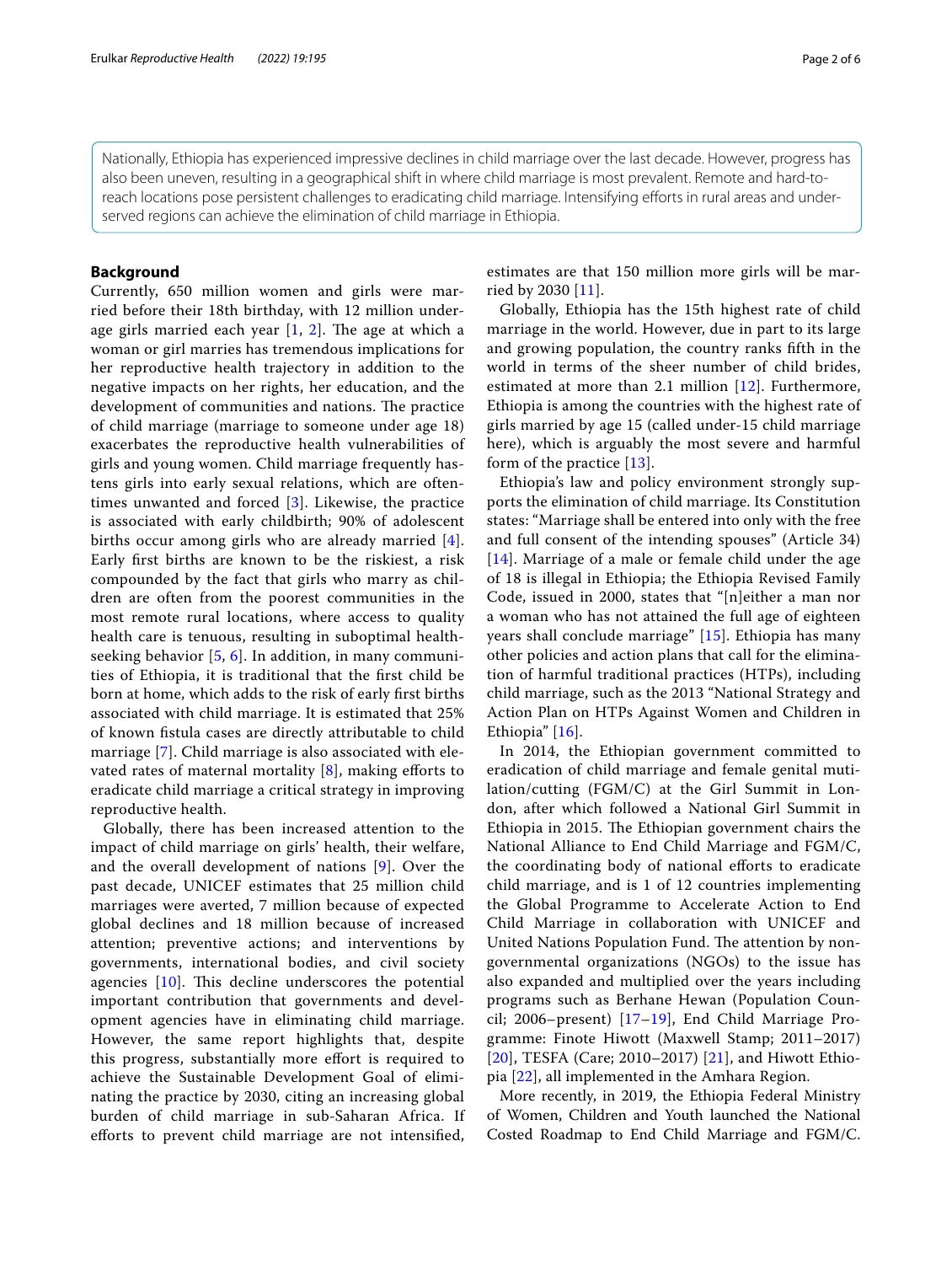The roadmap recommends five pillars of action:  $(1)$ empowering adolescent girls and families, (2) community engagement, (3) enhancing systems accountability and services, (4) promoting an enabling environment and (5) increasing data and evidence generation and utilization. Importantly, the roadmap highlights not only the harmful efects of child marriage on girls and women but also the economic benefts and reduction in population growth that accrue as a result of eliminating child marriage [\[23\]](#page-5-21).

This paper explores trends in child marriage in Ethiopia over the past decade. Though available national data are not perfectly aligned with Ethiopia's intensifcation of attention to the practice, we use data from the Ethiopia Demographic and Health Surveys (EDHSs) for 2005, 2011, and 2016 to explore changes in the prevalence of child marriage, highlighting where the most and fewest gains have been made in eradicating the practice.

This paper does not explore correlates of child marriage, which have been extensively researched. Rather, we look at trends in diferent subnational regions of Ethiopia, suggesting direction for where intensifying future efforts and investments in child marriage prevention is warranted. With resources for child marriage programming limited, and the geography and population size of Ethiopia extremely large, the aim of this paper is explicitly to guide policymakers, program managers, and donors as to where progress has been made as well as where substantial levels of child marriage persist. We focus on descriptive data only to demonstrate the magnitude of the practice in various regions and do not examine factors that are correlated to or explain child marriage. Therefore, the aim of the analysis is to make better use of limited programmatic resources in order to geographically focus prevention efforts.

## **Methods**

Data used for this paper are from EDHSs, which are nationally representative household surveys collecting information from reproductive-age women 15–49 years old. For our analysis, we focus on the last three rounds of EDHS, collected in 2005 [\[24](#page-5-22)], 2011 [\[25](#page-5-23)], and 2016 [\[26](#page-5-24)]. Mini-EDHSs were carried out in 2014 and 2019. However, these surveys do not include sufficient numbers of 20- to 24-year-olds, which is the cohort of women we use in this analysis.

Using data from the 2005, 2011, and 2016 surveys, we present descriptive results that examine the proportion of young women married both during early adolescence, meaning by age 15, and before age 18, which are commonly used standards of expressing child marriage prevalence. Variables were constructed to refect those married by age 15 and age 18, using marital status and age at marriage/cohabitation variables available in the datasets. The two variables are not mutually exclusive; the variable refecting those married before age 18 (called under-18 child marriage) also includes girls married before age 15. For analysis, we select the cohort of young women ages 20–24. We did this to account for censored cases and to refect the youngest cohort of women—and thereby most recent trends—for each round of the survey. Data are weighted using the sample weight available in the datasets. We have not analyzed age at marriage across diferent age cohorts of Ethiopian women because previous research has demonstrated that reports of age at marriage are subject to reporting errors, especially in older cohorts of women [[27\]](#page-5-25).

Using descriptive results, we analyze trends over three successive surveys at the national level, at the regional level, and by urban-rural residence. The percentage change between 2005 and 2011 is calculated using the change in proportions married between 2005 and 2011, divided by 2005 levels of child marriage. In addition, the absolute percentage point change between 2005 and 2011 is presented.

## **Results**

From 2005 to 2016, Ethiopia experienced overall declines in child marriage that are impressive. Nationally, the percentage of young women married before age 18 was 49% in 2005 and 40% in 2016, an 18% reduction (Table [1\)](#page-3-0). Under 15-child marriage experienced even greater declines, from 19% to 2005 to 14% in 2016, a 26% reduction. Progress in the elimination of child marriage varied between urban and rural areas. Urban areas experienced greater declines in child marriage compared to rural areas. In 2005, the prevalence of women married as children in urban areas was 32%, whereas in 2016, the prevalence was 16%, a 51% reduction. During the same period, prevalence in rural areas declined from 53% to 2005 to 48% in 2016, a 10% reduction. According to estimates from the 2016 EDHS, child marriage is still quite prevalent in rural areas of the country, with nearly half (48%) of young women ages 20–24 having been married as children.

From 2005 to 2016, seven of nine regions registered reductions in under-18 child marriage (Table [2\)](#page-3-1). The greatest reductions were in Addis Ababa (52%), Amhara  $(46%)$ , and Tigray  $(38%)$  regions. These regions also had substantial reductions in under-15 child marriage. In particular, the Amhara region declined from an estimated 50% of girls married under the age of 15 in 2005 to 16% of girls married under age 15 in 2016.

Unfortunately, declines in child marriage are not consistent across all regions. Two regions—Oromia and Somali—experienced increases in the proportion of girls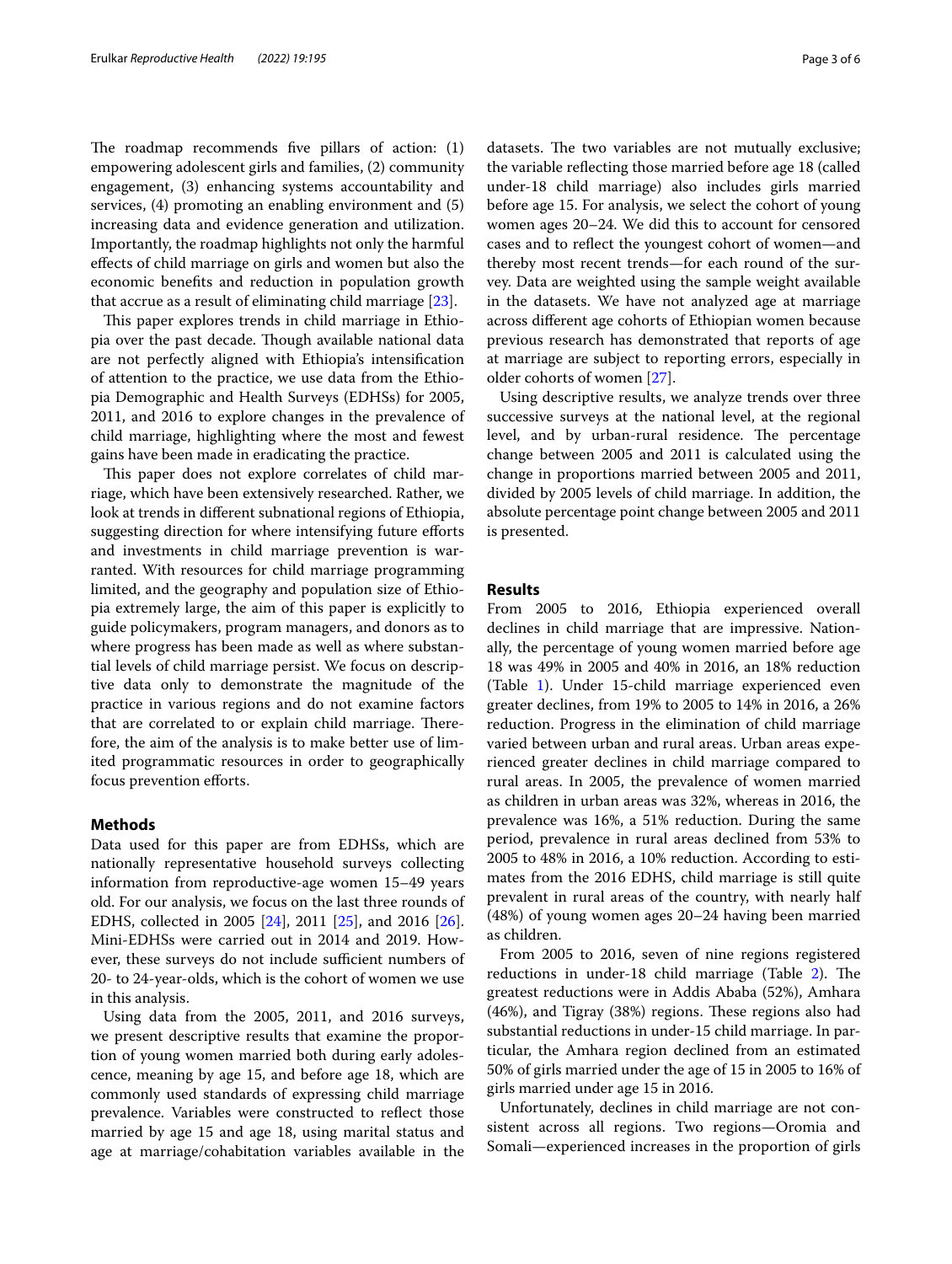|                | Percent 2005<br>$(n=2844)$ | Percent 2011<br>$(n=3022)$ | Percent<br>$2016 (n = 2903)$ | Percentage point change<br>2005-2016 | Percent<br>difference<br>$2005 -$ |
|----------------|----------------------------|----------------------------|------------------------------|--------------------------------------|-----------------------------------|
|                |                            |                            |                              |                                      | 2016                              |
|                | Married by age 18          |                            |                              |                                      |                                   |
| Ethiopia (all) | 49.1                       | 41.2                       | 40.3                         | $-8.8$                               | $-17.8$                           |
| Urban          | 31.9                       | 21.7                       | 15.7                         | $-16.2$                              | $-50.8$                           |
| Rural          | 53.2                       | 49.0                       | 48.0                         | $-5.2$                               | $-9.8$                            |
|                | Married by age 15          |                            |                              |                                      |                                   |
| Ethiopia (all) | 19.1                       | 16.4                       | 14.1                         | $-5.0$                               | $-26.2$                           |
| Urban          | 10.5                       | 9.2                        | 2.9                          | $-7.6$                               | $-72.4$                           |
| Rural          | 21.1                       | 19.2                       | 17.7                         | $-3.4$                               | $-16.1$                           |
|                |                            |                            |                              |                                      |                                   |

<span id="page-3-0"></span>**Table 1** Percentage of young women aged 20 to 24 married by age 18 and age 15, by year and urban/rural residence or 2005, 2011, and 2016

*EDHS* Ethiopian Demographic and Health Survey

Estimates for percent married by age 18 are inclusive of those married by age 15

<span id="page-3-1"></span>

| <b>Table 2</b> Percentage of young women aged 20 to 24 married by age 18 and age 15, by year and region for 2005, 2011 and 2016 |  |
|---------------------------------------------------------------------------------------------------------------------------------|--|
|---------------------------------------------------------------------------------------------------------------------------------|--|

|                   | Percent 2005<br>$(n=2844)$ | Percent 2011<br>$(n=3022)$ | Percent 2016<br>$(n=2903)$ | Percentage point change<br>2005-2016 | Percent change<br>2005-2016 |
|-------------------|----------------------------|----------------------------|----------------------------|--------------------------------------|-----------------------------|
| Married by age 18 |                            |                            |                            |                                      |                             |
| Addis Ababa       | 16.9                       | 11.8                       | 8.1                        | $-8.8$                               | $-52.1$                     |
| Afar              | 70.0                       | 55.2                       | 66.7                       | $-3.3$                               | $-4.7$                      |
| Amhara            | 79.9                       | 55.6                       | 42.9                       | $-37.0$                              | $-46.3$                     |
| Beneshangul-Gumuz | 59.3                       | 57.6                       | 50.0                       | $-9.3$                               | $-15.7$                     |
| Gambela           | 62.5                       | 47.1                       | 44.4                       | $-18.1$                              | $-29.0$                     |
| Oromia            | 42.6                       | 40.8                       | 47.7                       | $+5.1$                               | $+12.0$                     |
| Somali            | 44.4                       | 52.9                       | 49.4                       | $+5.0$                               | $+11.3$                     |
| <b>SNNP</b>       | 31.2                       | 29.7                       | 30.8                       | $-0.4$                               | $-1.3$                      |
| Tigray            | 68.8                       | 43.0                       | 42.8                       | $-26.0$                              | $-37.8$                     |
| Married by age 15 |                            |                            |                            |                                      |                             |
| Addis Ababa       | 6.6                        | 3.0                        | 2.7                        | $-3.9$                               | $-59.1$                     |
| Afar              | 20.0                       | 10.7                       | 18.5                       | $-1.5$                               | $-7.5$                      |
| Amhara            | 50.2                       | 32.8                       | 16.4                       | $-33.8$                              | $-67.3$                     |
| Beneshangul-Gumuz | 25.9                       | 21.2                       | 15.6                       | $-10.3$                              | $-39.8$                     |
| Gambela           | 14.3                       | 17.6                       | 22.2                       | $+7.9$                               | $+55.2$                     |
| Oromia            | 10.3                       | 11.9                       | 17.3                       | $+7.0$                               | $+68.0$                     |
| Somali            | 7.4                        | 9.6                        | 9.9                        | $+2.5$                               | $+33.8$                     |
| <b>SNNP</b>       | 5.0                        | 8.0                        | 9.6                        | $+4.6$                               | $+92.0$                     |
| Tigray            | 26.1                       | 17.0                       | 15.8                       | $-10.3$                              | $-39.5$                     |

*EDHS* Ethiopian Demographic and Health Survey, *SNNP* Southern Nations, Nationalities, and Peoples (region). *Estimates for percent married by age 18 are inclusive of those married by age 15*

married before age 18. From 2005 to 2016, the proportion of young women married before age 18 in Oromia rose from 43 to 48%; in Somali, the proportion rose from 44 to 49%. Based on the estimates, four regions experienced increases in under-15 child marriage from 2005 to 2016: Gambela; Oromia; Somali; and Southern Nations, Nationalities, and Peoples (SNNP).

Despite impressive declines in child marriage over the past 10 years, there are still locations where large proportions of girls are married before their 18th birthday. Afar, Beneshangul-Gumuz, Somali, and Oromia are regions where nearly half or more of all girls are married before age 18. The prevalence of under-15 marriage is also remarkable in several regions, including Gambela (22%),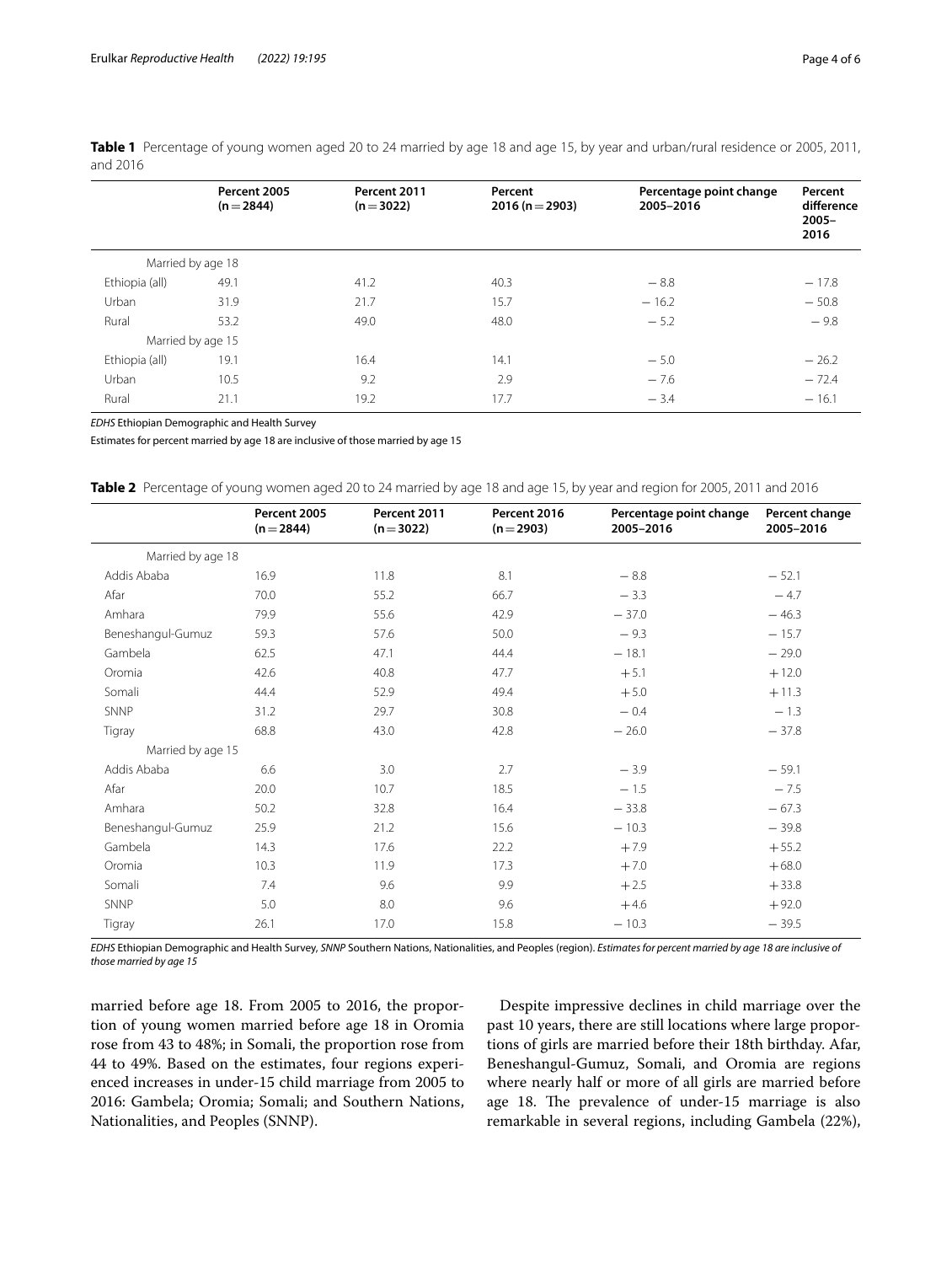Afar (19%), Oromia (17%), and Amhara (16%), among others.

## **Discussion**

This study has limitations. The analysis presented here is limited to descriptive data on trends in child marriage in various subnational regions of Ethiopia. This descriptive analysis is explicitly directed toward program managers, policymakers, and donors and provides guidance on where the country has made positive progress and where to geographically focus child marriage prevention and support programs in the future. The analysis does not examine risk factors or correlates of child marriage but attempts to maximize programmatic resources in the country.

Likewise, the analysis does not allow us to confdently draw conclusions on what brought about these changes. Ethiopia's government has demonstrated a commitment to eradicate child marriage and to increase educational participation; its laws and policies support the elimination of child marriage, and there has been widespread attention by NGOs complemented by a strong evidence base. However, the descriptive results presented here only allow us to surmise that these factors may have contributed to declines in child marriage. Other factors undoubtedly contribute to the trends we witness, such as changing economies, security issues, and underreporting of the practice. Further research is needed to determine why some locations in Ethiopia succeeded in reducing child marriage while others remained unchanged or experienced increases.

Nationally, Ethiopia has experienced impressive declines in child marriage over the last decade. However, progress has been uneven. Urban areas and regions such as Amhara have experienced dramatic declines in the practice. A decade ago, Amhara was known to be the Ethiopian region with the highest rate of child marriage. As a result, Amhara has been the recipient of signifcant attention to and investments in child marriage prevention, including from NGOs. These efforts appeared to have yielded signifcant progress toward eradicating the practice, to the extent that Amhara region is now among the regions with relatively lower levels of child marriage.

A decade ago, regions such as Oromia have traditionally not been considered locations where child marriage was widespread, in comparison to other parts of the country. However, failure to focus attention on these locations may have resulted in modest increases in the practice of child marriage over the last 10 years. In addition, the dramatic reductions in regions like Amhara in conjunction with little change in others has meant the locus of the child marriage burden has shifted in Ethiopia

to regions such as Afar, Somali, Beneshangul-Gumuz, and Oromia.

These regions, which currently exhibit the highest child marriage prevalence, are all characterized by rural locations that are the hardest to reach and inaccessible, posing challenges to the eradication of child marriage. However, these remote locations are precisely where child marriage tends to persist. Lack of roads, unreliable electricity, low media coverage, weak infrastructure, and limited human resources in remote areas all combine to undermine efforts to create awareness and deliver programs as well as to increase associated costs.

Ethiopia is a country of enormous geographical scale with a large population. Very often, resources are too limited to adequately serve the populations in need. Although datasets such as the EDHS are instrumental in identifying regions where child marriage continues to be prevalent, regional level data are probably still too broad to enable us to efficiently target often limited resources in specifc geographical areas. District/woreda-level data would be the most useful for program planners and policymakers to identify the locations with the highest levels of child marriage—the true "hot spots"—and focus investments on prevention and support programs.

## **Conclusions**

Based on evidence over the past decade, the burden of child marriage is shifting in Ethiopia. In a large country with limited resources, it is critical to use data and evidence to identify locations where the practice is most prevalent. The analysis presented here suggests we need to rethink where to focus child marriage prevention eforts in Ethiopia in order to make further progress in eradication of the practice and maximize returns on these efforts. There is a need to intensify attention in rural areas and underserved regions such as Afar, Somali, Beneshangul-Gumuz, and Oromia. In addition, opportunities to generate and use district-level data will aid in more effective geographic targeting of our efforts.

#### **Abbreviations**

EDHS: Ethiopia Demographic and Health Surveys; FGM/C: Female genital mutilation/cutting; HTPs: Harmful traditional practices; NGO: Non-Governmental Organization; SNNP: Southern Nations, Nationalities, and Peoples (region); UNICEF: United Nations Children Fund.

#### **Acknowledgements**

The author wishes to acknowledge Tigist Solomon and Habtamu Demele, both of Population Council Ethiopia, for their support and review of the manuscript.

#### **About this supplement**

This article has been published as part of Reproductive Health Volume 19 Supplement 1 2022: Sexual and Reproductive Health in Ethiopia: Gains and Refections Over the Past Two Decades. The full contents of the supplement